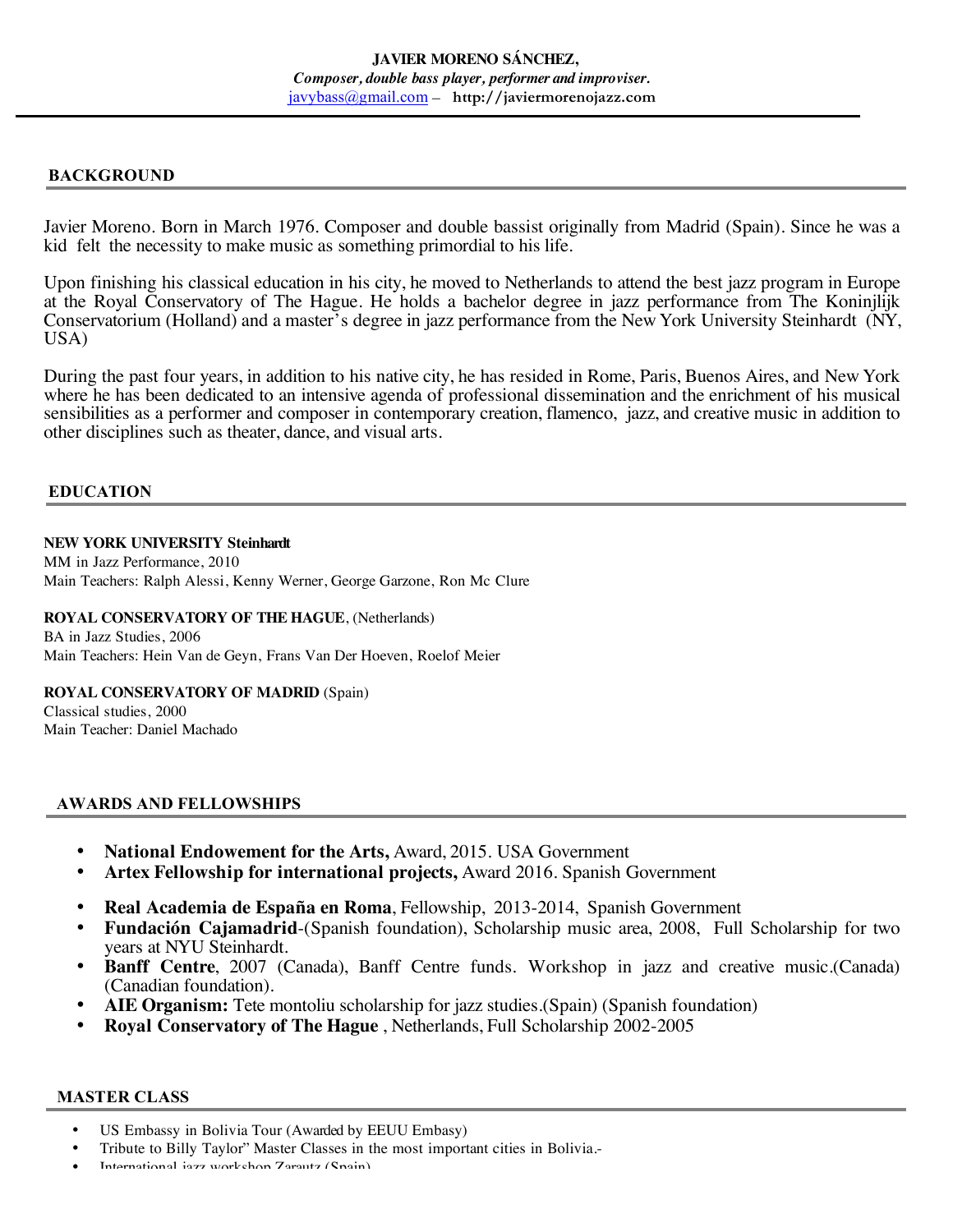# **PRINCIPAL MUSIC FESTIVALS AS A PERFORMER**

- **New York Flamenco Festival (New York)**
- **Espoleto Jazz Festival** (Charleston)(USA)
- **Teatro Stage Fest** (New York) (USA),
- **The Nigunim Jazz Festival** (New York)
- **Festival de Jazz de San Sebastián** (Spain)
- **Madrid Jazz Festival (Spain)**
- **Zarautz Jazz Festival** (Spain)
- **Ezcaray Jazz Festival (Spain)**

# **RECORDINGS**

## **Leader Recordings**

- Album *" Marais del Sueño"* Fresh Sound New Talent (2014)
- Álbum *" Brisa"* label Fresh Sound New Talent (2011)
- DVD "Air- Visual concert for Nomads" (SGAE) (2015)

## **Co-leader Recordings**

- *"Bajo Cero"(*Novoa- Moreno- Prats) para el sello New Mood Jazz (2010)
- *"Desde el otro lado"(*Clara Luna- Javier Moreno) (Independent Label) (2011)
- *"Musgo y Luna"* (Marcello Allulli- Javier Moreno) (Sello zona de Jazz) (Roma) (Italia) (2014)
- *"Relojeros ya no quedan" (Jodos, Verdinelli, Dominguez, Moreno) (Label Blue Art) (Argentina) (2015)*

## **Other Recordings**

- Federico Lecher Album "Beboponga", (2006)
- Marta Sanchez Album "A": (2009)
- **Ernesto Jodos y Tim Berne "Live en la Usina" (2013)**
- "Celebrate Brooklyn" Kike Perdomo NY (2013)

#### **Musical Director and multidisciplinary creation**

- Musical director, composer, band leader of: "Wearing Lorca´s Bowtie". Teatro Duke de New York (Broadway) (2011), Press: New York times, Backstage, Galo Magazine,
- Composer of the soundtrack: "Shifting Gaze" visual artist Laia Cabrera (2013)
- "Musical director, composer, band leader of "Air and concert for nomads" Released and recorded at Tempietto de Bramante in Rome. (2014)

# **PRINCIPAL MUSIC VENUES AS A PERFORMER**

- The Stone e (New York),
- Smalls (New York)
- Poison Rouge (New York)
- **Iridium** (New York),
- Duke Theatre (Broadway) (New York)
- Cornelia Street Café (New York),
- Sunset Sunside (París)
- Sala Olimpic (París),
- $\blacksquare$  B Flat (Berlín)
- Filamónica Romana (Rome),
- Teatro Argentina (Rome)
- National Auditórium (Madrid),
- Palacio de Congresos (Madrid)
- Café Central (Madrid),
- **Teatro Apolo (Barcelona)**
- Arteria Parallell (Barcelona),
- Sala Jamboree (Barcelona)
- **Manuel de Falla (Granada),**
- Teatro Lope de Vega (Sevilla)
- Teatro Victoria Eugenia de (San Sebastián),
- Utrech Auditórium (Utrech)
- Teatro Patiño de Santa Cruz (Bolivia),
- Usina del Arte (Buenos Aires)
- **Getxo Jazz Festival** (Spain)
- **Festival de cante flamenco de las Minas (Spain)**
- **Jazz Sur Son**(Tolouse) (France)
- **Rhino Jazz**(Lyon)( France)
- **North Sea Jazz Festival** (Netherlands)
- **Buenos Aires Jazz Festival** (Argentina)
- **Córdoba Jazz Festival** (Argentina)